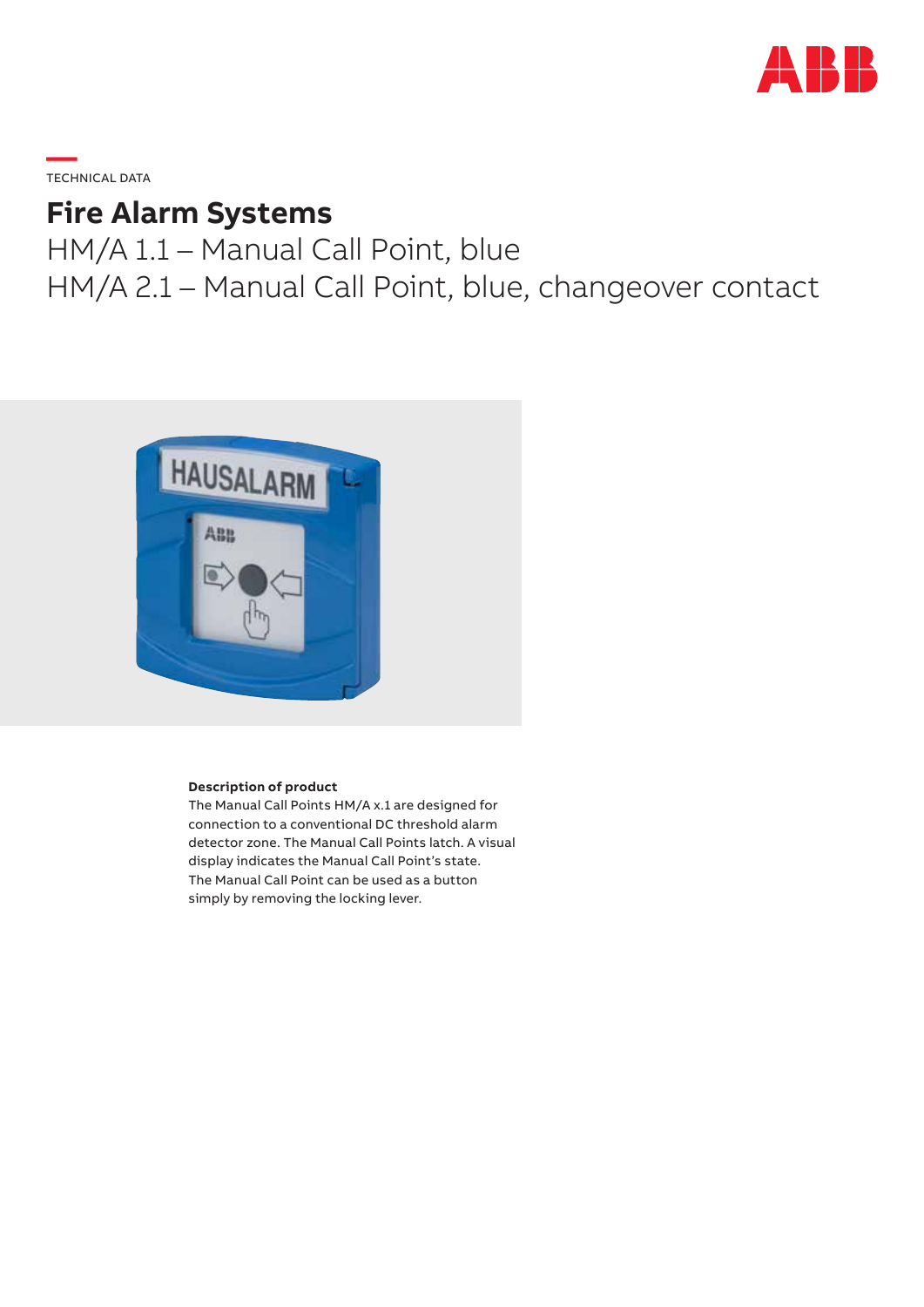#### **Dimension drawing**





#### **Mounting**

The Manual Call Points are mounted at an easily visible location at a height of 1.4 m +0.2 m / -0.4 m. You can find information about this in the DIN VDE 0833-2 standard and in the BHE guideline for house alarm systems – type A. Mount the housings using suitable oval-head screws with washers. Countersunk head screws must not be used. The dimension drawing shows the fixing dimensions, the overall dimensions and the predetermined breaking points for FM cable entry. The upper and lower predetermined breaking points on the rear wall of the Manual Call Point housing can be opened to permit direct mounting on an FM box or hollow-wall box (see dimension drawing; horizontal distance 60 mm). Both SM and FM cable entries are available for the cabling.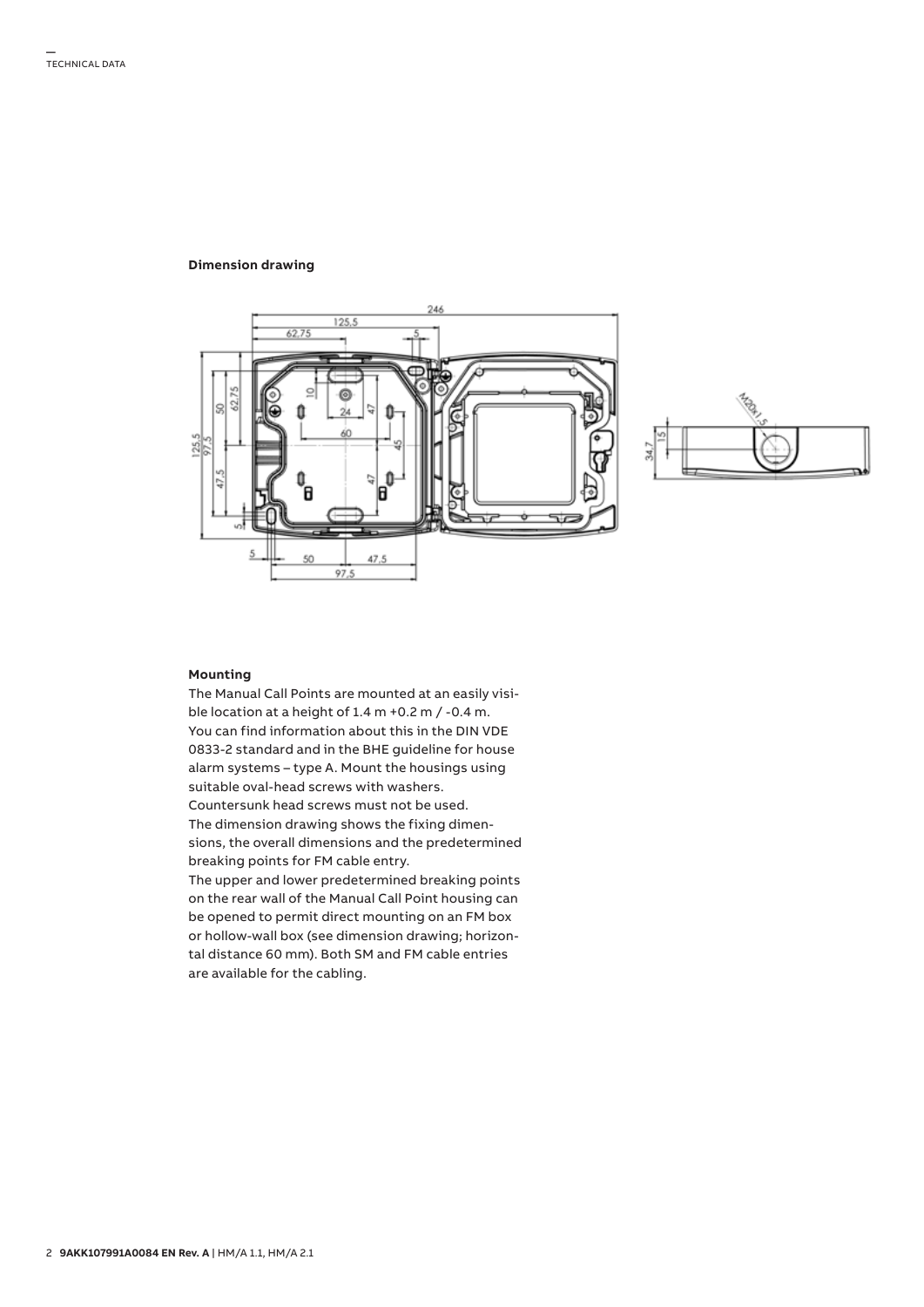**Connection**



**—**

## **LEGEND**

- **1** Zone
- **2** First Manual Call Point
- **3** Next Manual Call Point
- **4** Last Manual Call Point
- **5** Floating changeover contact S2
- **6** Termination resistor

The figure shows how to connect the Manual Call Points to a zone. Each wire is connected individually to the designated terminal. If shielded cables are used, the shield of the incoming and outgoing cables must be looped through using suitable means (e.g. micro cable connecting terminals).

Two holders for fastening micro cable connecting terminals are available on the right-hand side of the control unit.

Ensure the system compatibility of the products.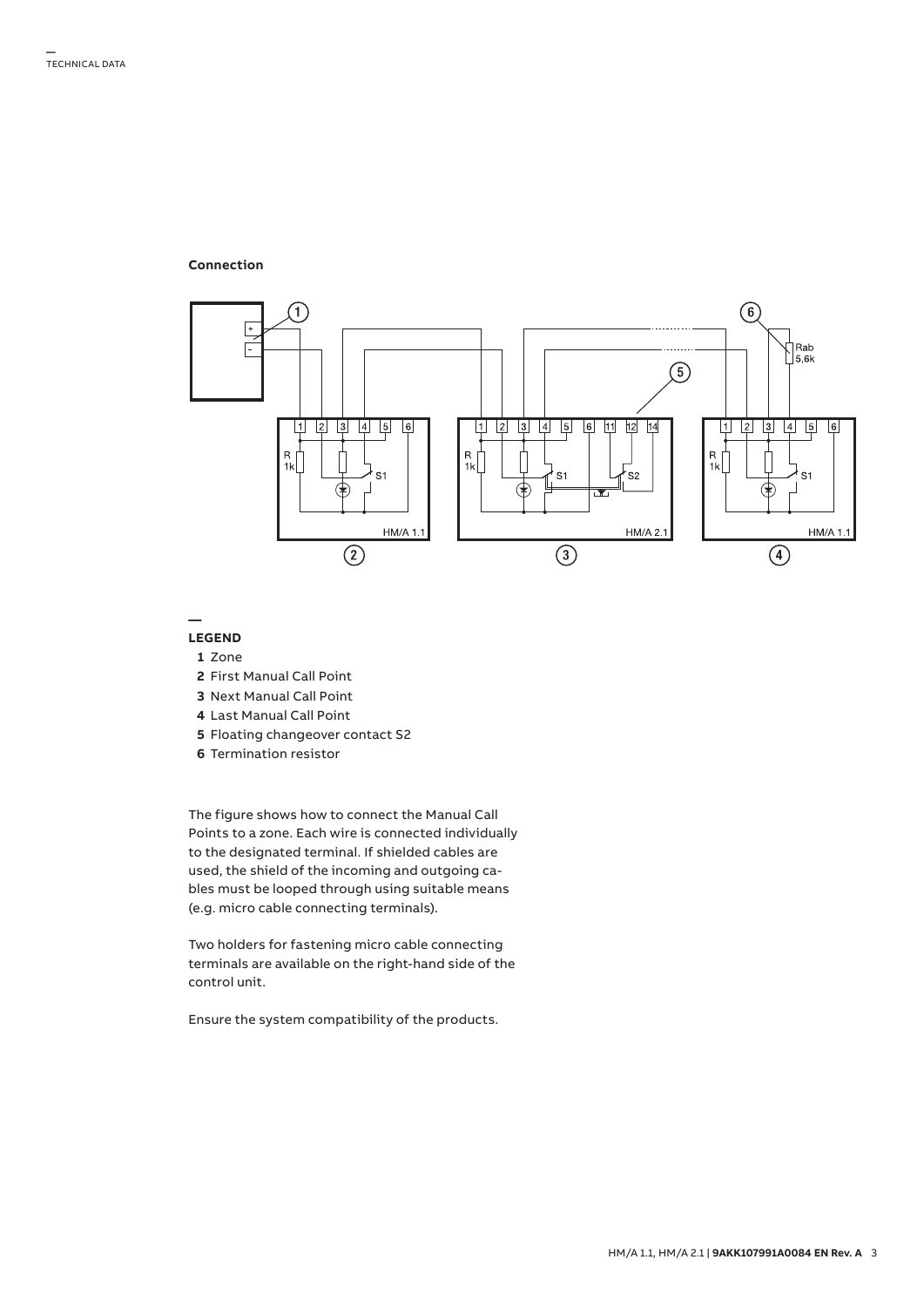#### **Removing the door plate cover**



#### **— LEGEND   1** Gently press inward

The door labeling can be changed.

To do this, remove the door plate cover as shown and then refit it after inserting the required labeling plate.

#### **— PROJECT PLANNING AND OPERATING INFORMATION**

The mounting location is governed by the respective standards and directives (e.g. DIN VDE 0833-2, BHE guideline for house alarm systems – type A). If the house alarm system is used to implement alarm signaling as required by building supervisory authorities, the house alarm system must be set up based on the DIN VDE 0833-2 standard.

Manual Call Points that are not in operation must be marked with the "out of order" sign included in the scope of delivery.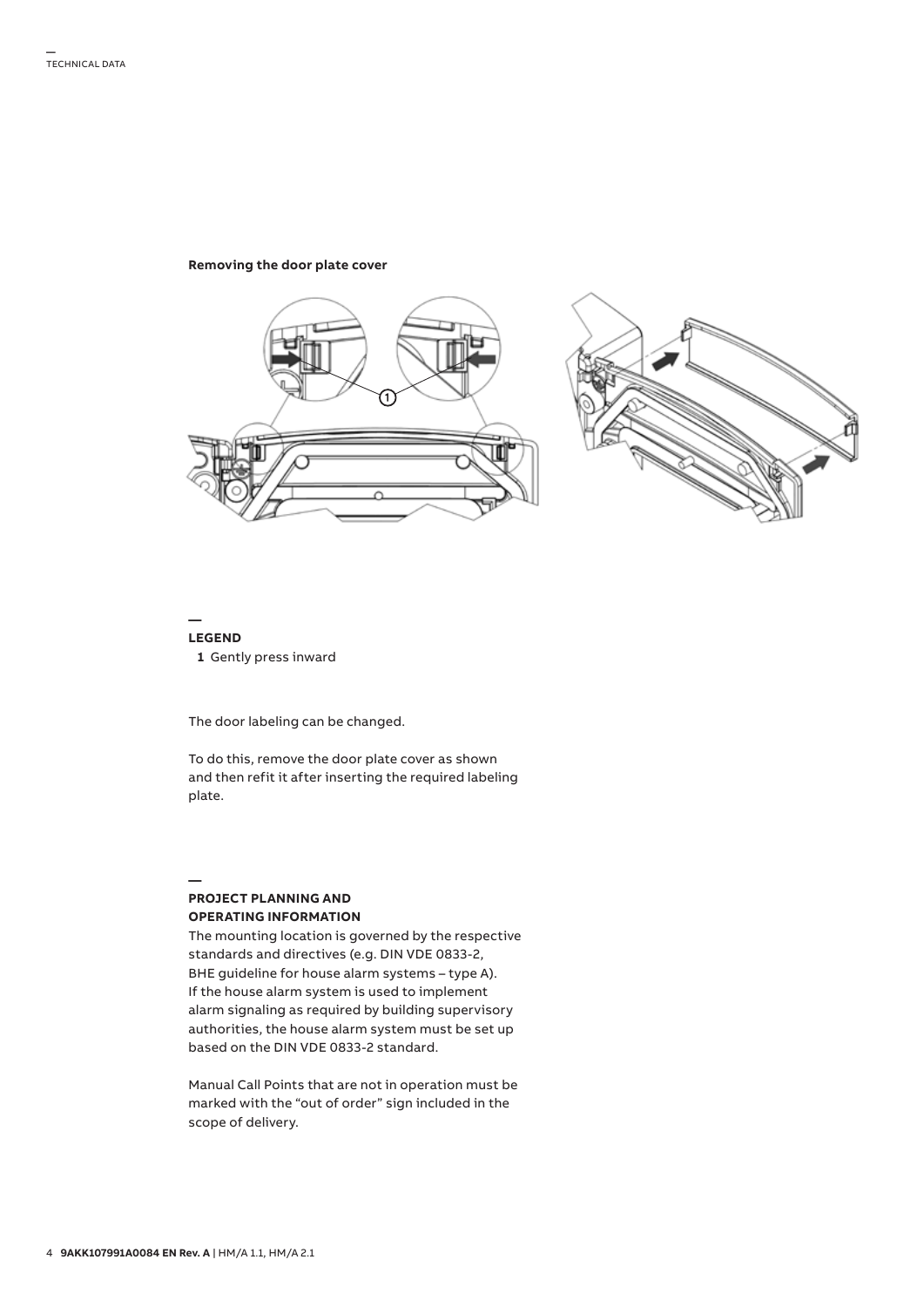| Technical data            |                                                                                      |  |  |
|---------------------------|--------------------------------------------------------------------------------------|--|--|
| Operating voltage         | 10 – 30 V DC (supplied by the zone)                                                  |  |  |
| Contact load of switch S2 | $< 25$ V AC / 2 A or<br>$<$ 60 V DC / 2 A                                            |  |  |
| Dimensions (W x H x D)    | 126 x 126 x 35 mm                                                                    |  |  |
| Connection                | Screw terminals<br>Max. $1.5$ mm <sup>2</sup>                                        |  |  |
| Cable entry point         |                                                                                      |  |  |
| Top and bottom            | 2 pcs. M20 x 1.5 mm                                                                  |  |  |
| rear wall                 | 2 pcs. 24 x 10 mm                                                                    |  |  |
| Weight                    | 420 g                                                                                |  |  |
| Degree of protection      | IP43                                                                                 |  |  |
| Rel. humidity             | 5 – 95% (non condensing)                                                             |  |  |
| Ambient temperature       | -20 to +60 °C (continuous operation, without icing)<br>-25 to +70 °C (max. 12 hours) |  |  |

**—**

#### **IMPORTANT NOTES**

The Manual Call Points are built using high-quality electronic components and materials that provide excellent resistance to environmental conditions. We nevertheless recommend replacing the Manual Call Points after 10 years of continuous operation in order to lower the risk of limited functionality due to external influences. Ensure that these Manual Call Points are used only with compatible Fire Alarm Control Panels. Fire detection systems must be checked and maintained at regular intervals in order to ensure that they function properly.

Observe the national procedural rules and other internationally recognized fire protection technology standards. A corresponding risk analysis should first be performed to determine the required project planning criteria and then updated on an ongoing basis.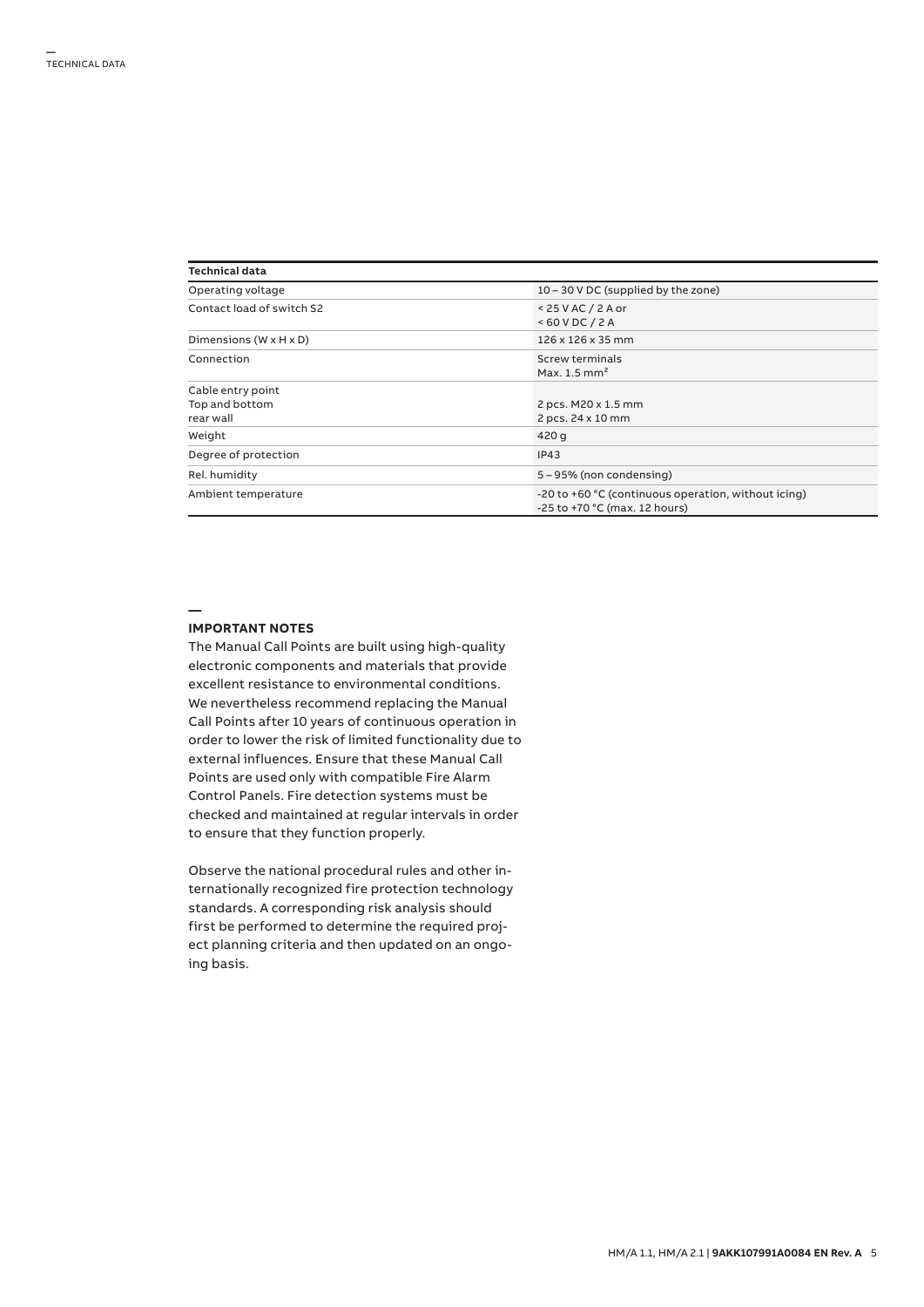#### **IMPORTANT NOTES**

**—**

Mounting and commissioning are only allowed to be carried out by electricians. The appropriate standards, directives, regulations and specifications of the appropriate country should be observed when planning and setting up electrical installations.

- Protect the device from moisture, dirt and damage during transport, storage and operation.
- Operate the device only within the specified technical data!
- Operate the device only in the closed housing. Disconnect the device from the supply of electrical power before mounting.

### **Cleaning**

If devices become dirty, they can be cleaned using a dry cloth or a cloth dampened with a soapy solution. Never use corrosive agents or solutions.

#### **Maintenance**

Proper functioning of each Manual Call Point must be checked at yearly intervals. Additionally, the external intactness (particularly of the glass pane) must be checked during the cyclical inspections or during inspections by the operator. In the event of damage, e.g. during transport and/or storage, repairs are not allowed to be made.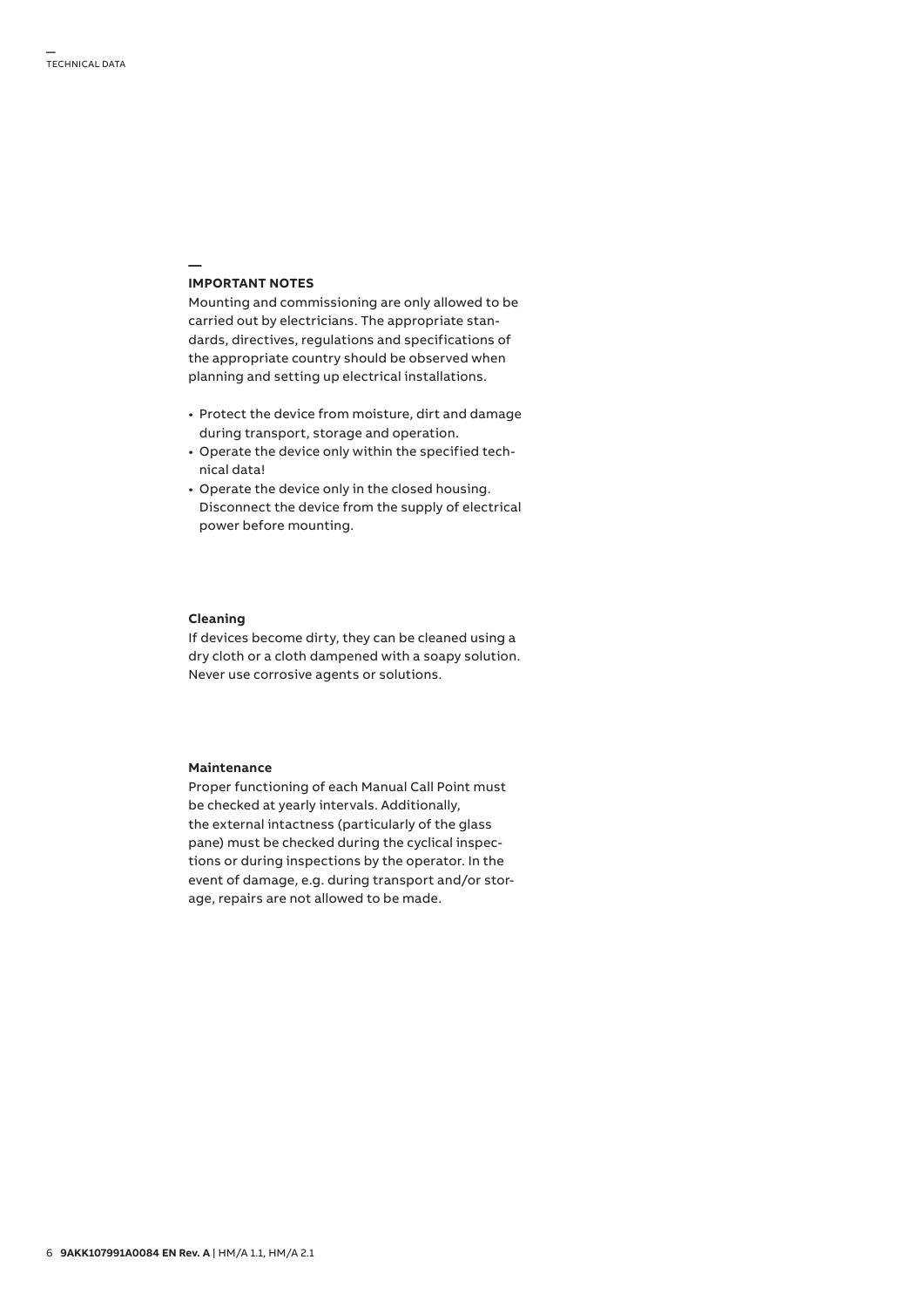| Ordering details |                                                             |                 |                                   |                          |                     |  |  |
|------------------|-------------------------------------------------------------|-----------------|-----------------------------------|--------------------------|---------------------|--|--|
| Device type      | <b>Product Name</b>                                         | Order No.       | bbn 40 53546 Weight<br><b>EAN</b> | 1 <sub>pc.</sub><br>[kg] | Packaging<br>[pcs.] |  |  |
| HM/A 1.1         | Manual Call Point, blue                                     | 2CDG430119R0011 | 047929                            | 0.420                    |                     |  |  |
| HM/A 2.1         | Manual Call Point, blue, changeover contact 2CDG430120R0011 |                 | 047936                            | 0.420                    |                     |  |  |